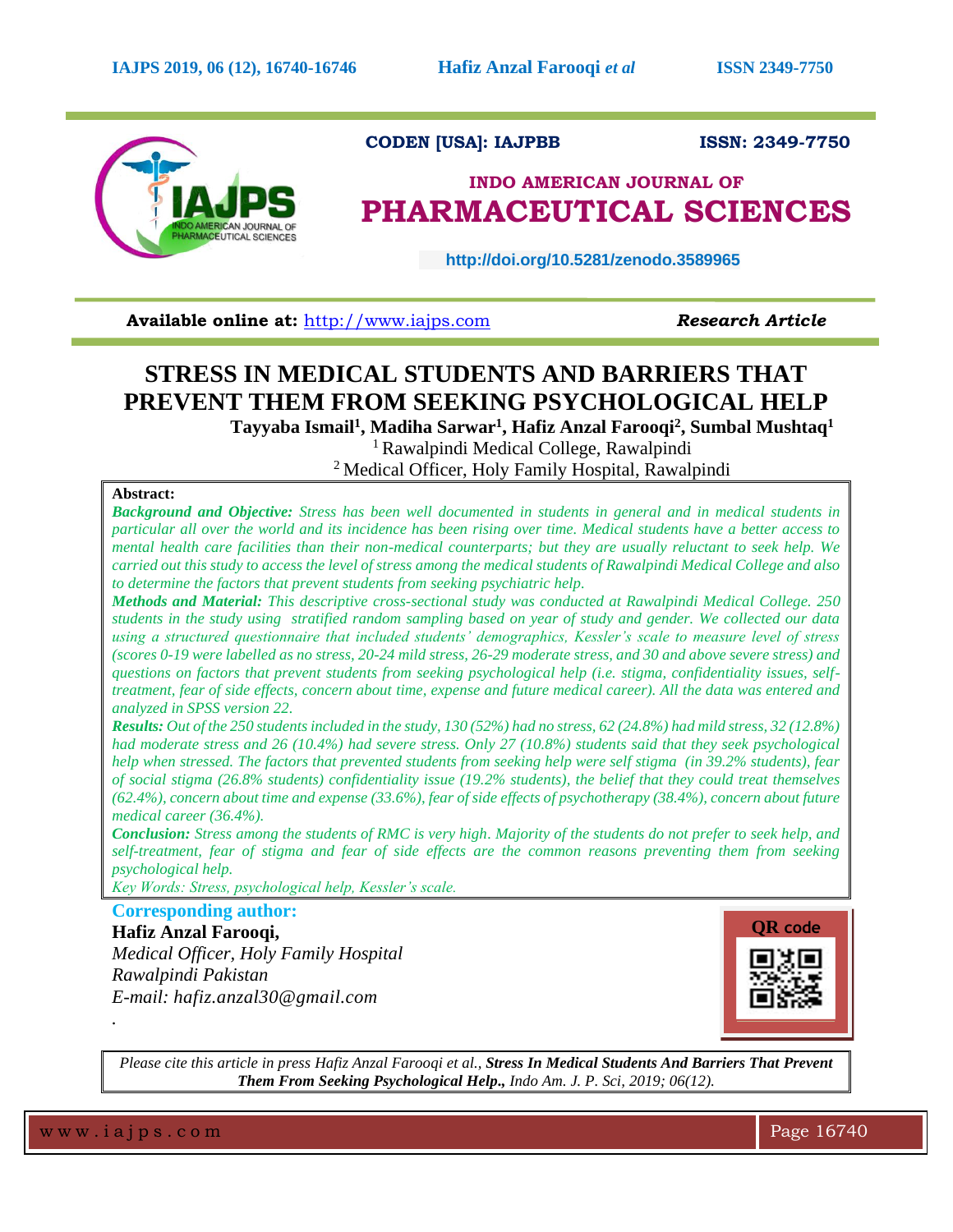### **INTRODUCTION:**

Stress takes its toll when "demands exceed the personal and social resources than the individual is able to mobilize". Human race has experienced a continuous rise in the level of stress over the past few decades and medical literature claims that 3 out of 4 Americans report experiencing at least **one stress symptom** in the last month and **34 percent** report fatigue due to stress. (1) An insight into the stressed population reveals that students are amongst the high risk population when it comes to stress and further dissection discloses that medical students are most vulnerable to it. This has been proved by a number of studies done across the globe. A study conducted in damam, Saudia Arabia revealed that 48.6% of the medical students were stressed while frequency was 38.7% in non-medical students. (2) Stress levels at Institute of Medical Sciences & SUM Hospital, S 'O' A University, Bhubaneswar, India, and College of Medicine, King Saud University, Saudi Arabia according to the researches conducted were found to be 53%  $\&$  63% respectively.<sup>(3,4)</sup>. In a study carried out by Allama Iqbal Medical College, Lahore, 71.67% medical students were found to be moderately stressed while 20.83% were severely stressed, while another study conducted at Lahore medical and dental college, Lahore, found that 43% medical had moderate and 28% had severe stress $(5,6)$ .

Various factors have been linked to stress in medical students, the most significant of which are examination stress, vast syllabus, hostel environment and less time and facilities for entertainment. $(7)$  These factors, if not coped up properly might lead to devastating consequences like deteriorated academic performance, substance abuse and suicidal ideation.(8)

These consequences can be avoided by adopting good coping strategies and seeking psychological help when needed. However, seeking psychological help is not considered a preferred act in our society. When explored in this context, it was found that, lack of confidentiality and stigma are the major barriers towards psychological help seeking among medical students. A Malaysian study reports that 11.1% of the medical students like to seek psychiatric help. (9-11)

The alarming statistics of stress in medical students and its devastating consequences, coupled with the barriers towards psychological help seeking make it the need of the hour to address this issue. The current study thereby aims at assessing the level of stress in medical students of Rawalpindi Medical College which is one of the leading medical colleges of the country and produces about 350 graduates per year. It will also identify the barriers towards psychological help seeking. The information generated thereby can prove to be of profound help in devising strategies for overcoming the barriers to seeking psychological help and also streamlining high-quality coping strategies for the immense stress that medical students face during their stay in a medical college.

# **METHODS AND MATERIALS**:

This descriptive cross sectional was carried out in Rawalpindi Medical University. With the help of WHO Sample Size Calculator sample size was calculated as (Confidence level 95%, absolute precision 3%, anticipated population proportion 7.6%<sup>(12)</sup> Sample size =  $n =$  218 ), but for ease of analysis we included 250 students in our study. Study participants were sampled using stratified random sampling based on year of study and gender.

#### **Data collection and Analysis:**

All participants were explained the purpose of the study and informed consent was obtained. A specifically designed questionnaire including questions on the students' demographics, Kessler's Psychological Distress Scale k-10 $^{(13,14)}$ , and questions about behaviour and barriers towards seeking professional psychological help was administered. The questionnaire is attached as Annexure 1.Data was analyzed in Statistical Package of Social Sciences, SPSS (version 22). For All the categorical variables like gender, year of study, boarding status and other demographics, level of stress, and barriers frequencies along with percentages were calculated. For continuous variables like scores on Kessler's scale mean along with standard deviation were calculated. Appropriate statistical tests were applied to determine any significant relation between stress and demographic variables and between stress and barriers towards seeking psychological help.

#### **RESULTS:**

Among the 250 students included in the study, 75 (30%) were males and 175 (70%) were females. Equal no. of students were included from all classes i.e. 50 (20%) students from each class. 79 (31.7%) students were boarders while 170 (68.3%) were non boarders. The education status of the mothers of participants was: 17 (6.8%) had no formal education, 35 (14.1%) were educated till matriculation and 197 (79.1%) were educated above matriculation level. 116 (46.8%) students had attended psychiatry wards while 132 (53.2%) had not attended psychiatry wards. 27 (10.8%) of the participants had a positive personal or family history of psychiatric illness while 222 (89.2%)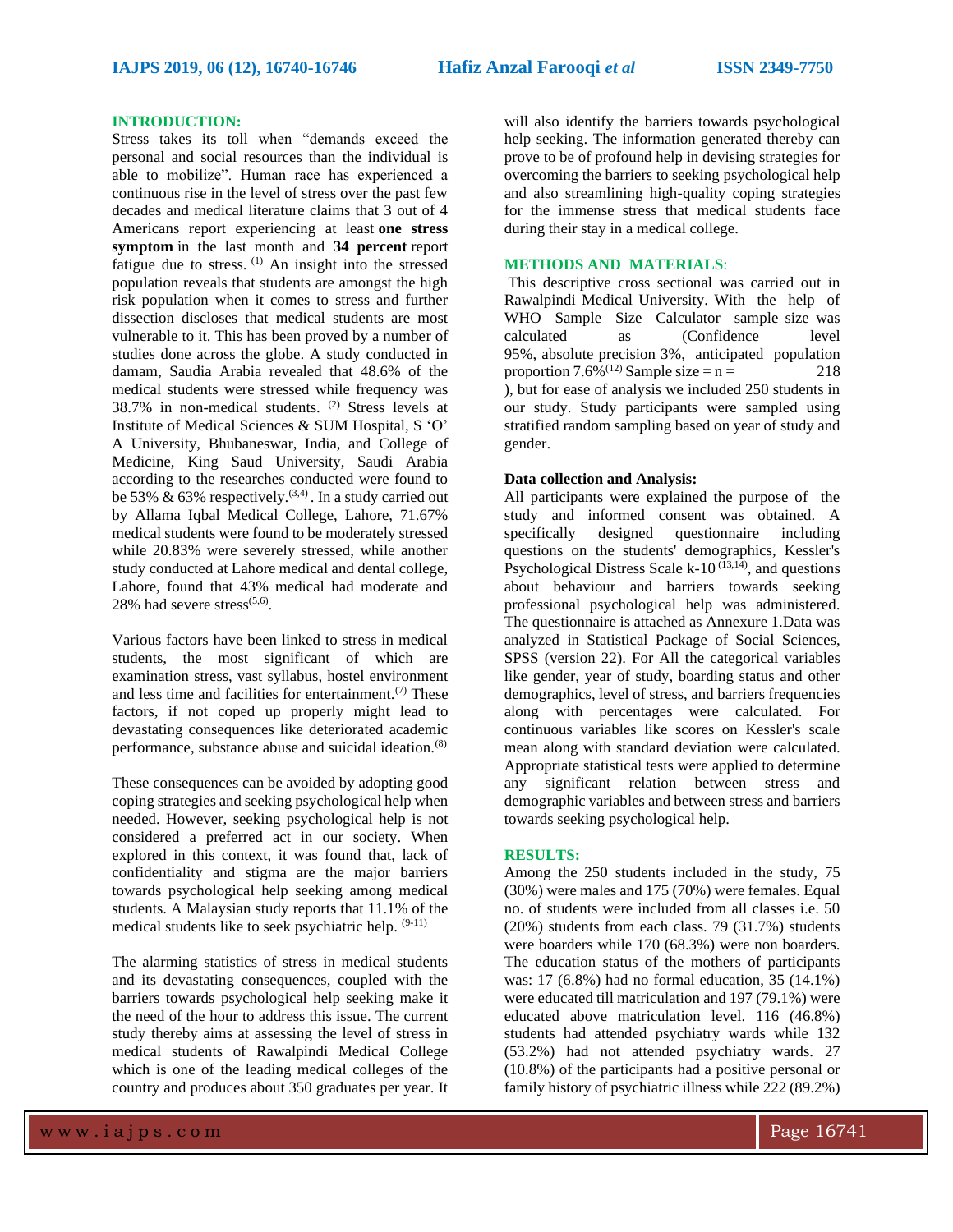did not. 116 (46.4%) participants had a doctor in their immediate family while 134 (53.6%) did not.

The stress score on Kessler's scale attained by the participants had a mean value of  $20.67$  (SD  $\pm$  6.787). The score had a max value of 49 and a min value of 10 (range = 39). Students'stress scores were categorized according to Kessler's scale and it was found that 130 (52%) students had no stress, 62 (24.8%) ad mild stress, 32(12.8%) had moderate stress and 26 (10.4%) participants had severe stress. Overall more females (77.5%) were stressed as compared to males (22.5%). This difference was significant with chi statistic  $=$ 6.181, p-vale =  $0.013$ .

Out of the total students  $(N=250)$ , only 27  $(10.8\%)$ students said that would be willing to seek

psychological help, if needed while 222 (88.2%) said that they would not. Among the stressed students  $(N=$ 120) only 18 (i.e. 15% ) students said that they were willing to seek psychological help while 102 (85%) said that they would not. More stressed students were willing to seek psychological help as compared to nonstressed students (15% stressed compared to 7% nonstressed students). This difference was found to be statistically significant; chi statistic 4.140, p-value 0.042.

Among those willing to seek help, educational status of their mothers was as follows: 18.5% had no formal education, 11.1% were educated till matriculation and 70.4 % beyond matriculation. This difference was significant with chi statistic 6.494 and p-value 0.039.

| <b>BARRIERS</b>                | <b>Overall Students</b> | <b>Stressed</b> |
|--------------------------------|-------------------------|-----------------|
|                                | $N = 250$               | $N = 120$       |
| Self stigma                    | 98(39.2%)               | 47(39.2%)       |
| Social stigma                  | $67(26.8\%)$            | 36(30%)         |
| Confidentiality                | 48(19.3%)               | 27(22.7%)       |
| Self help                      | 156(62.4%)              | 76(63.3%)       |
| Time and expense               | 84(33.9%)               | 51(42.5%)       |
| Fear of side effects           | 96(38.4%)               | $40(33.3\%)$    |
| Implications for future career | 91(36.7%)               | $45(38.1\%)$    |

Table 1 enlists the barriers towards seeking psychological help, perceived by medical students

More stressed students (42.5%) sited time and expense as a barrier as compared to non-stressed students (25.8%). This difference was statistically significant, chi statistic  $= 7.729$ , p-value  $= 0.005$ . As the severity of stress increased, more students sited time and expense as a barrier. (25.8% non-stressed, 41.9% mildly stressed, 31.3% moderately stressed and 57.7% severely stressed). Chi statistic for this difference in stress severity is 12.225, and p-value is 0.007; indicating that the difference is significant. As the severity of stress increased, more students sited confidentiality as a barrier (16.2% non-stressed, 16.1% mildly stressed, 21.9% moderately stressed and 40% severely stressed). Chi statistic for this difference in stress severity is 8.248, and p-value is 0.041; indicating that the difference is significant.

#### **DISCUSSION:**

# **STRESS**

Stress is a broad term, which in medicine is used to refer to a range of physical and psychological states. Psychology aptly distinguishes between eustress and distress; the former providing the necessary physical and mental stimulation to cope up with a challenging environment while the later defines a state where an individual is unable to cope. Several psychological tests and scales have been developed to quantify an individual's level of stress. We applied Kessler 10 scale on our study participants. This test measures stress by questioning the participant about his psychological health over a 1 month period.

Using the K-10 on medical students we found that approximately half (48%) students were stressed; 24.8% having mild, 12.8% moderate and 10.4% severe stress. These figures are disturbing and are comparable with similar researches conducted worldwide. A study conducted in an Indian medical school found that 47% of their students were stressed; 10.8% students had severe and 2.3% students had extreme stress.<sup>(3)</sup> Similarly, a study conducted in Riyadh found that 64% students were stressed and 25.2% had severe stress.<sup>(4)</sup> The slightly lower level of stress in our participants may be due to the fact that we conducted our study during the mid of the academic year; whereas the other two afore mentioned studies were conducted shortly before the students' exams. Examinations have always contributed to students' stress.

# **STRESS AND GENDER**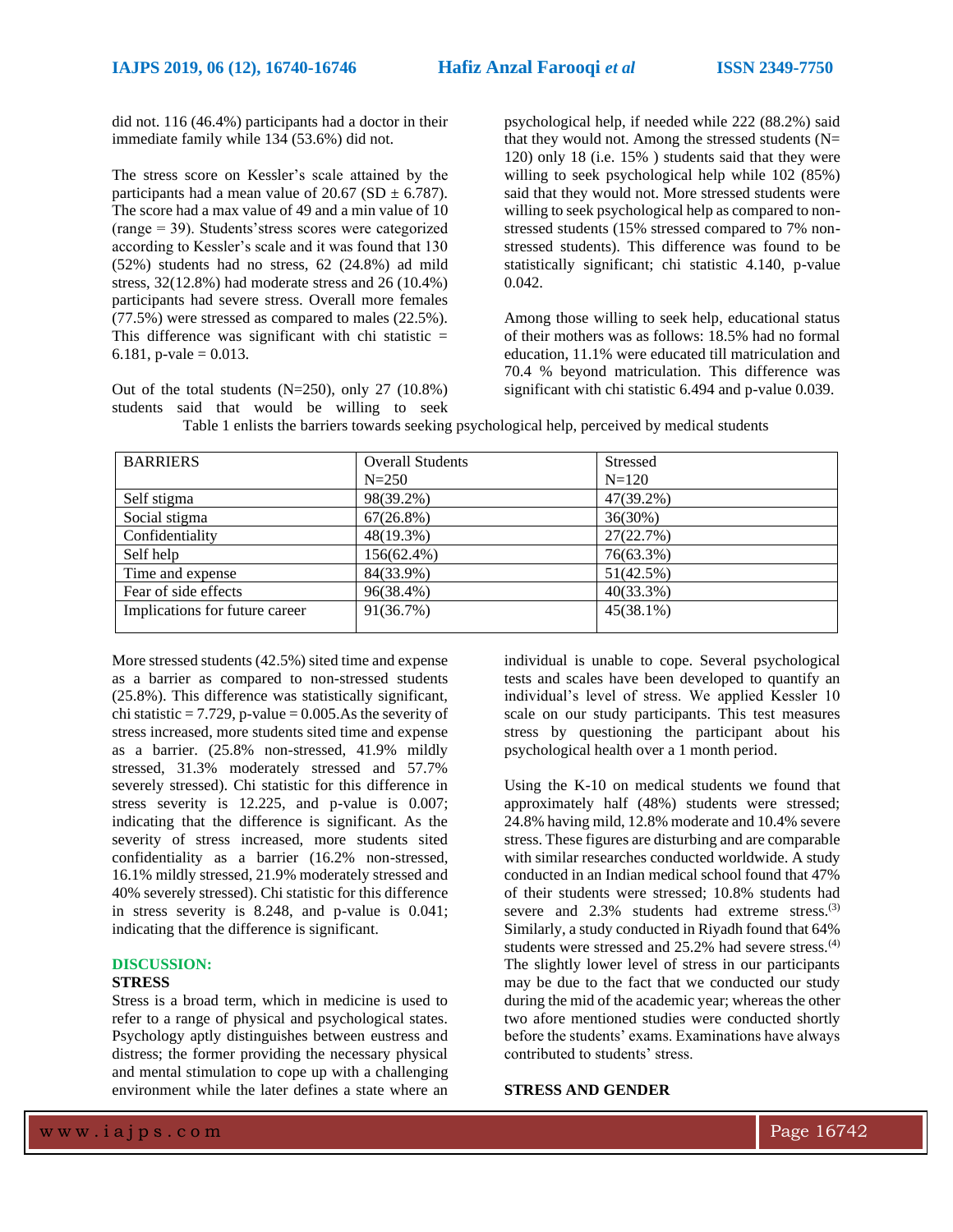As expected, we found a significant association between stress and gender (p value=0.013) with stressed females being more stressed than males. This was similar to the studies at Riyadh (p value<0.0001)<sup>(4)</sup> and India (p value<0.0001)<sup>(3)</sup>, where proportion of females having stress was more than males. This could be attributed to hormonal differences between males and females, & genetic predisposition of females

# **STRESS AND ATTITUDE**

Only 15% of stressed students in our study said that they would be willing to seek professional help. In a study conducted in Malaysia, 28.6% participants were willing to seek help from psychiatrists and counsellors. $(11)$  We found a significant association between stress and willingness to seek help (p value=0.042). This explains the toll of stress on the mental health of the student, aggravated and worsened by the inability to cope with it, resulting in a need to reach out to psychiatric services.

### **Attitude and mother education level**

Interestingly, we found that participants whose mothers were educated were more willing to seek help as compared to those whose mothers were not educated. This association was statistically significant (p value= 0.039%). This highlights the importance of education and the role it plays in the upbringing of children.

#### **Stress and barriers**

The most frequently occurring barriers to psychiatric help seeking was wanting to **work out mental health issues on one's own(63.3%)**( replaced "self help" with this phrase), next to time and expense(42.5%) and self stigma(39.2%), whereas a south indian study reported confidentiality(61.2%), fear of unwanted intervention (56.4%), and stigma(45.8%) as the top 3 barriers(9). Another study which aimed at reviewing the literature on perceived barriers to psychiatric help seeking, reported stigma as the most common barrier, next to confidentiality.(10)

An interesting finding in our study was that significant relation was found between level of stress and 2 of the barriers, namely time  $&$  expense (p value=0.007), and confidentiality( $p$  value=0.014). We found that as level of stress increased more students reported confidentiality (16.2% non-stressed, 21.9% moderately stressed and 40% severely stressed) and time & expense as a barrier 25.8% non-stressed, 41.9% mildly stressed, 31.3% moderately stressed and 57.7% severely stressed)

#### **REFERENCES:**

- 1. American Psychological Association. Stress in America: The State of Our Nation. [Internet]. 2017 [cited 2017 Nov 1]. Available from: https://www.apa.org › 2017PDF Web results Stress in America - American Psychological Association
- 2. Kulsoom B, Afsar NA. Stress, anxiety, and depression among medical students in a multiethnic setting. Neuropsychiatric disease and treatment. 2015;11:1713.
- 3. Iqbal S, Gupta S, Venkatarao E. Stress, anxiety & depression among medical undergraduate students & their socio-demographic correlates. The Indian journal of medical research. 2015 Mar:141(3):354.
- 4. Abdulghani HM, AlKanhal AA, Mahmoud ES, Ponnamperuma GG, Alfaris EA. Stress and its effects on medical students: a cross-sectional study at a college of medicine in Saudi Arabia. Journal of health, population, and nutrition. 2011 Oct;29(5):516.
- 5. Sohail N. Stress and academic performance among medical students. J Coll Physicians Surg Pak. 2013 Jan 1;23(1):67-71.
- 6. Daud S, Shaikh Rz, Ahmad M, Awan ZH. Stress in Medical Students. Pak J Med Health Sci. 2014;8(3):503-7.
- 7. Brahmbhatt K.P N.S P.S J. Perceived stress and sources of stress among medical undergraduates in a private medical college in Mangalore, India.International Journal of Biomedical and Advance Research [serial on the Internet]. 2013 March 1
- 8. Melaku L, Mossie A, Negash A. Stress among medical students and its association with substance use and academic performance. Journal of Biomedical Education. 2015;2015.
- 9. Menon V, Sarkar S, Kumar S. Barriers to healthcare seeking among medical students: a cross sectional study from South India. Postgraduate medical journal. 2015 Sep 1;91(1079):477-82.
- 10. Gulliver A, Griffiths KM, Christensen H. Perceived barriers and facilitators to mental health help-seeking in young people: a systematic review. BMC psychiatry. 2010 Dec;10(1):113.
- 11. Aida J, Hizlindia T, Siti FS, Mohd MA, Chai S, Sahrina W, Teo B. Psychological Disorders and Help Seeking Behaviour among Malaysian Medical Students in Their Clinical Years.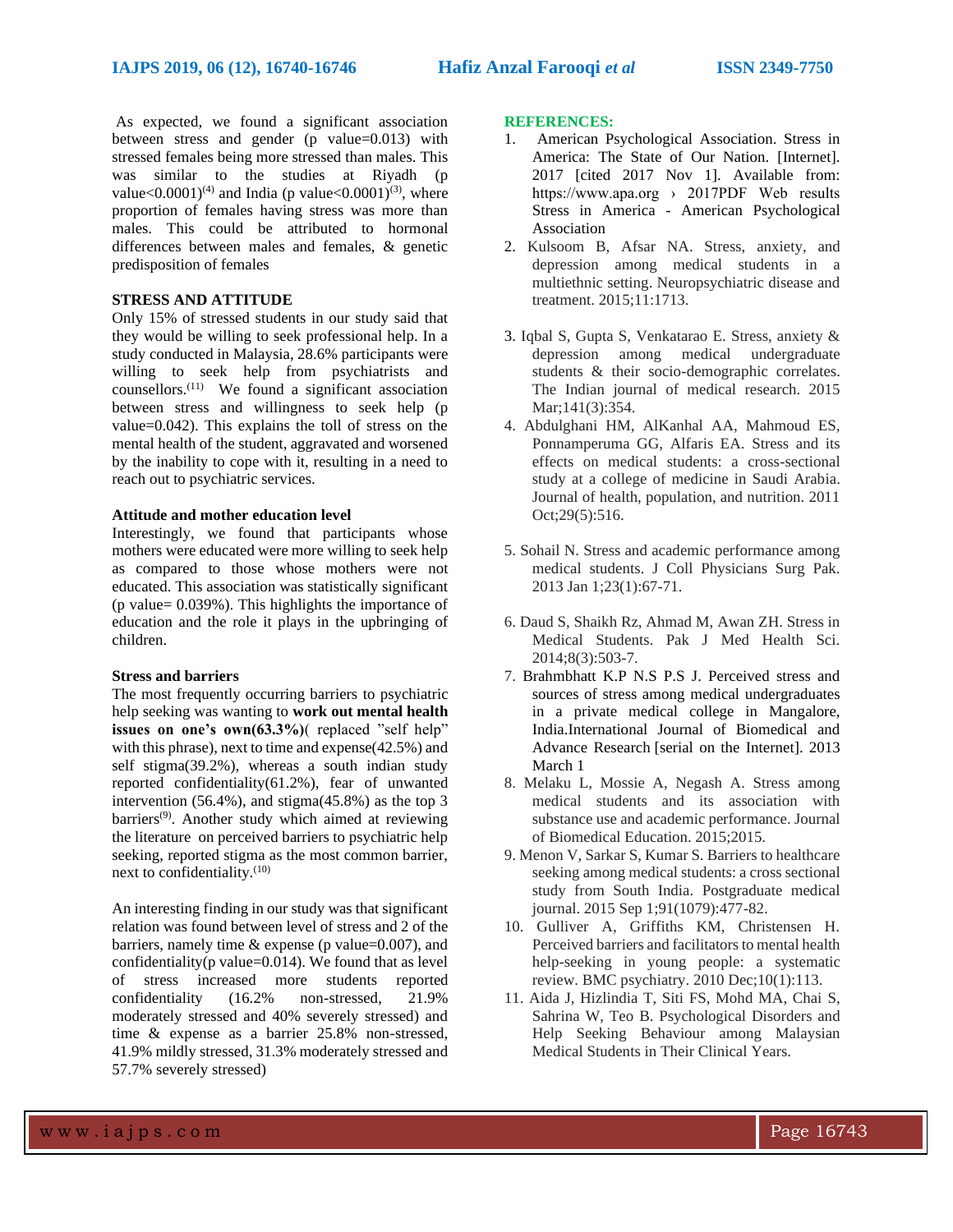- 12. Sohail N. Stress and academic performance among medical students. J Colg Physicians Surg Pak 2013;23:67-71
- 13.Kessler, R.C., Andrews, G., Colpe, .et al (2002) Short screening scales to monitor population prevalences and trends in non-specific psychological distress.
- 14. Psychological Medicine, 32, 959-956. Andrews, G., Slade, T (2001). Interpreting scores on the Kessler Psychological Distress Scale (k10). Australian and New Zealand Journal of Public Health, 25, 494-497.

#### **ANNEXURE : QUESTIONNAIRE**

| Gender:<br>М<br>Year:                                                                                                  |             |          |
|------------------------------------------------------------------------------------------------------------------------|-------------|----------|
| Have you had your psychiatric ward yet:<br>Yes                                                                         | No          |          |
| non boarder<br>Boarder<br>Are you a:<br><b>Education of mother:</b>                                                    |             |          |
| A. Illiterate                                                                                                          |             |          |
| B. Matriculation                                                                                                       |             |          |
| C. More than Matriculation                                                                                             |             |          |
| Is any member of your immediate family a doctor?<br>Do you have any personal or family history of psychiatric illness? | Yes<br>Yes. | No<br>No |

These questions concern how you have been feeling over the past 30 days. Tick a box below each question that best represents how you have been.

KEY:

A little of the time  $=$  a total of 4-5 days in the past 30 days Some of the time  $=$  a total of 9-10 days in the past 30 days Most of the time= a total of 15-20 days in the past 30 days All of the time= all 30 days of the past 30 days

#### **1. During the last 30 days, about how often did you feel tired out for no good reason?**

- 1. None of the time
- 2. A little of the time
- 3. Some of the time
- 4. Most of the time
- 5. All of the time
- **2. During the last 30 days, about how often did you feel nervous?**
- 1. None of the time
- 2. A little of the time
- 3. Some of the time
- 4. Most of the time
- 5. All of the time

#### **3. During the last 30 days, about how often did you feel so nervous that nothing could calm you down?**

- 1. None of the time
- 2. A little of the time
- 3. Some of the time
- 4. Most of the time
- 5. All of the time

w w w .iajps.com **Page 16744**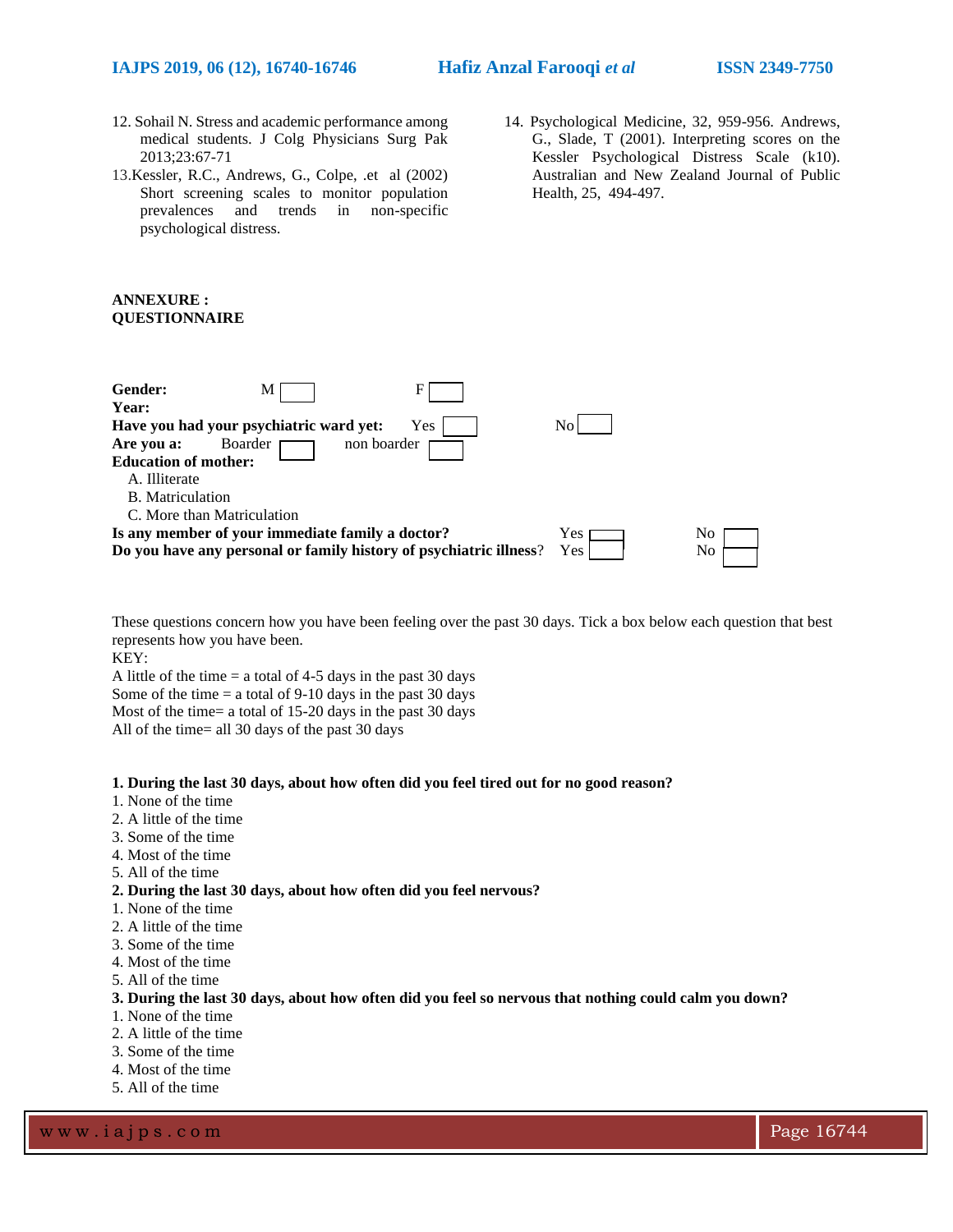#### **4. During the last 30 days, about how often did you feel hopeless?**

- 1. None of the time
- 2. A little of the time
- 3. Some of the time
- 4. Most of the time
- 5. All of the time

# **5. During the last 30 days, about how often did you feel restless or fidgety?**

- 1. None of the time
- 2. A little of the time
- 3. Some of the time
- 4. Most of the time
- 5. All of the time

#### **6. During the last 30 days, about how often did you feel so restless you could not sit still?**

- 1. None of the time
- 2. A little of the time
- 3. Some of the time
- 4. Most of the time
- 5. All of the time

# **7. During the last 30 days, about how often did you feel depressed?**

- 1. None of the time
- 2. A little of the time
- 3. Some of the time
- 4. Most of the time
- 5. All of the time

### **8. During the last 30 days, about how often did you feel that everything was an effort?**

- 1. None of the time
- 2. A little of the time
- 3. Some of the time
- 4. Most of the time
- 5. All of the time

#### **9. During the last 30 days, about how often did you feel so sad that nothing could cheer you up?**

- 1. None of the time
- 2. A little of the time
- 3. Some of the time
- 4. Most of the time
- 5. All of the time

#### **10. During the last 30 days, about how often did you feel worthless?**

- 1. None of the time
- 2. A little of the time
- 3. Some of the time
- 4. Most of the time
- 5. All of the time

# **BARRIERS TOWARD S SEEKING PSYCHOLOGICAL HELP:**

- 11. when u feel stressed, do you seek psychological help? Yes No
- 12. Having been mentally ill carries with it a burden of shame. Yes  $\Box$  No
- 13. I would feel uneasy going to a psychiatrist because of what some people might think. Yes No